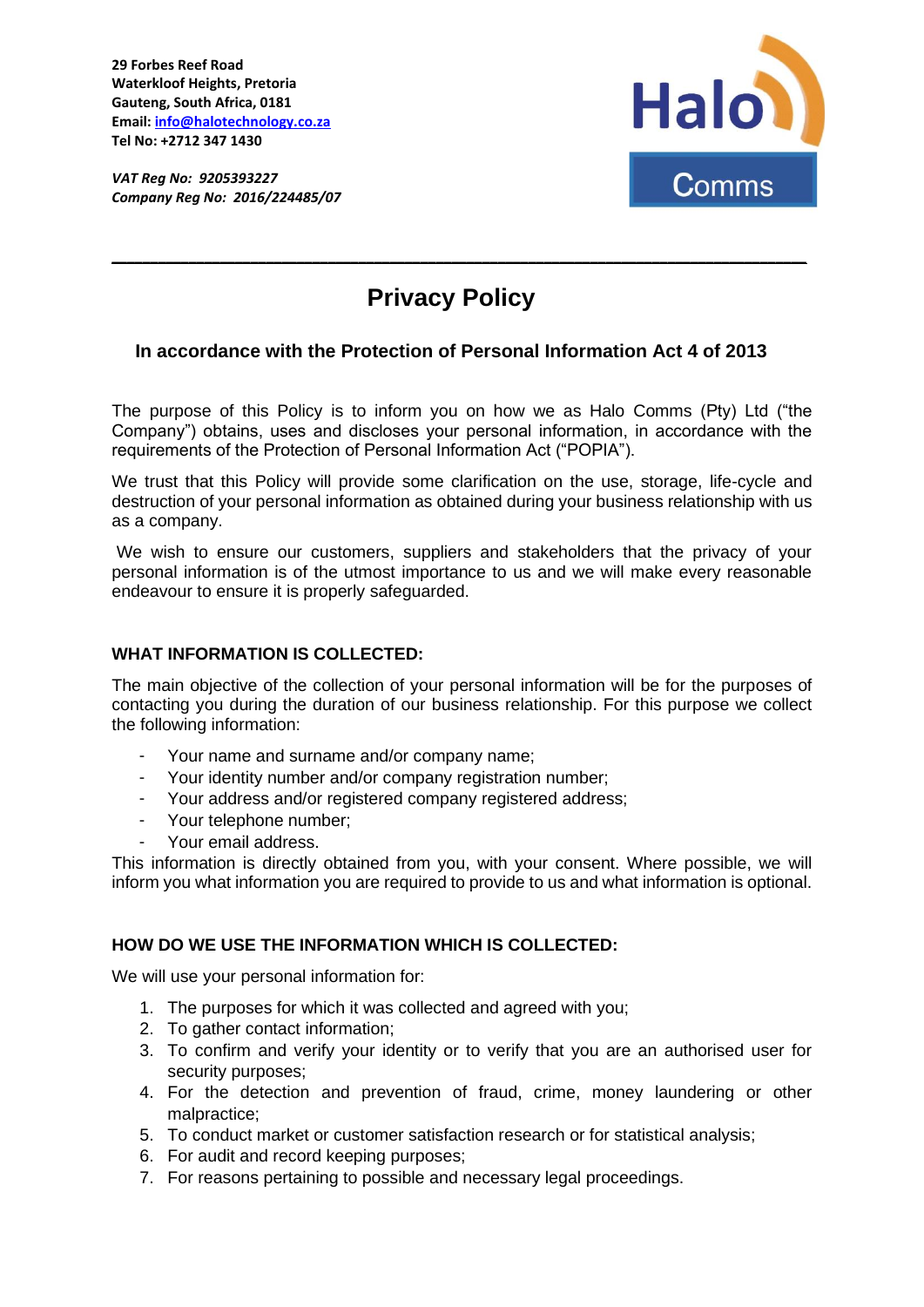**29 Forbes Reef Road Waterkloof Heights, Pretoria Gauteng, South Africa, 0181 Email: [info@halotechnology.co.za](mailto:info@halotechnology.co.za) Tel No: +2712 347 1430**

*VAT Reg No: 9205393227 Company Reg No: 2016/224485/07* 



# **HOW DO WE STORE YOUR PERSONAL INFORMATION:**

We utilise a hybrid of hard copy and electronic document storage methods.

Hard copy documents are placed in cabinets and stored in a dry, safe and secure environment.

**\_\_\_\_\_\_\_\_\_\_\_\_\_\_\_\_\_\_\_\_\_\_\_\_\_\_\_\_\_\_\_\_\_\_\_\_\_\_\_\_\_\_\_\_\_\_\_\_\_\_\_\_\_\_\_\_\_\_\_\_\_\_\_\_\_\_\_\_\_\_\_\_\_\_\_\_\_\_\_\_\_\_\_\_\_\_\_\_\_\_**

In terms of electronic information, same is saved on a drive, which can only be accessed by authorised personnel. We comply with the required due diligence which entails that information and security systems are updated and sufficient to prevent any electronic breaches.

Our records are retained only as long as they are needed for business or archival purposes, or to satisfy legal requirements and they are sufficiently destroyed once the information and records are no longer needed.

# **CONSENT FOR THE DISCLOSURE OF INFORMATION**

We may disclose your personal information to our service providers who are involved in the delivery of products or services to you. We have taken the reasonable steps necessary by concluding agreements which ensure that they comply with the privacy requirements as required by POPIA.

### **THE SECURITY OF THE COLLECTED INFORMATION:**

We have taken every reasonable recourse available to ensure that the collected information is safely stored and that no unauthorized access and use of personal information will be permitted.

When we contract with third parties, we impose appropriate security, privacy and confidentiality obligations on them to ensure that personal information that we remain responsible for, is kept secure.

We have an incident response plan, should any breach of data occur.

We will ensure that anyone to whom we pass your personal information agrees to treat your information with the same level of protection as we are obliged to.

# **YOUR RIGHT TO ACCESS THE INFORMATION:**

You have the right to request a copy of the personal information which we have collected from you at any stage.

In order to obtain this information you can contact us on the relevant contact details as provided herein. Upon which request we will verify your ID Number or Company Registration Document and provide you with the requested information.